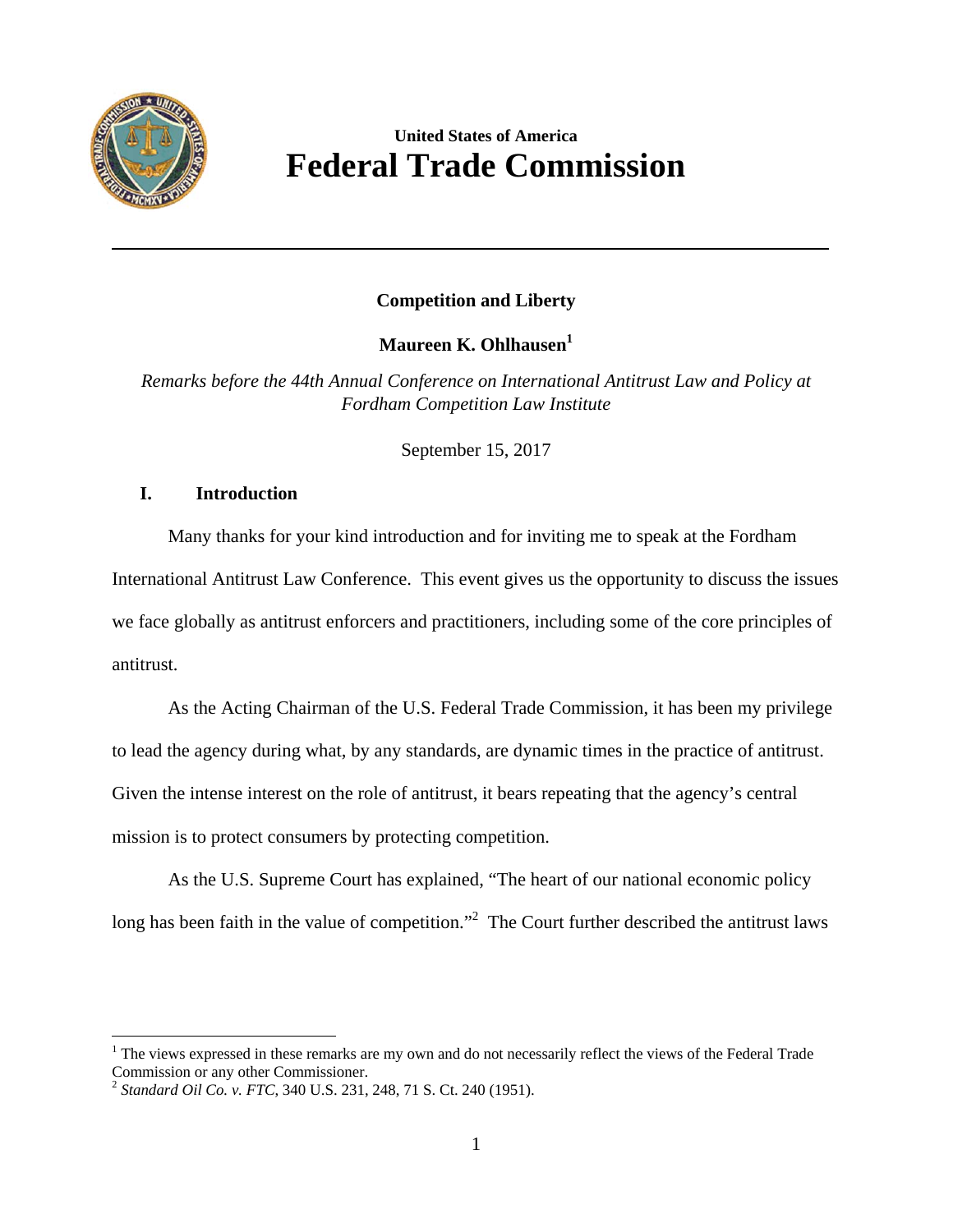the Bill of Rights is to the protection of our fundamental personal freedoms."<sup>3</sup> as being "as important to the preservation of economic freedom and our free-enterprise system as

Thus, protecting and promoting competition is an important job, one that is tied to another foundational principle of our government: the protection of individual liberty. Today, I would like to examine this link between competition and liberty, and how I have sought to pursue these principles during my tenure at the FTC.

#### **II. What is Competition and Why Does it Matter**

At first blush, competition may seem like a relatively straightforward concept. After all, we all know a competitive market when we see it. Adam Smith described it as a market where goods and services are sold at their natural prices.<sup>4</sup> Two of America's leading industrial economists, Dennis Carlton and Jeffrey Perloff, have described the indicia of a market operating under "perfect competition" as having homogenous output, perfect information among buyers and sellers, no transaction costs, price taking by buyers and sellers, and no externalities.<sup>5</sup> But these indicia do not explain what competition is, any more than saying that it is sunny today explains what weather is. Instead, these observations give a snapshot of an ideal outcome, rather than the process that tends toward that particular outcome. Too often the output of the competitive process– low prices, wider choice—gets confused with the process itself. My focus today is on that process and on its connection to liberty.

Competition is the activity of individuals pursuing their economic self-interest by convincing others to buy the good or service they sell. Of course, buyers are *also* pursuing their self-interest. The exchange between a buyer and a seller leaves both better off, even though each

<u>.</u>

<sup>&</sup>lt;sup>3</sup> U.S. v. Topco Assocs., 405 U.S. 596, 610, 92 S. Ct. 1126 (1972).<br><sup>4</sup> See generally, ADAM SMITH, WEALTH OF NATIONS 48-51 (Knopf 1991) (1776).

 DENNIS W. CARLTON AND JEFFREY M. PERLOFF, MODERN INDUSTRIAL ORGANIZATION 57 (4th ed. 2005).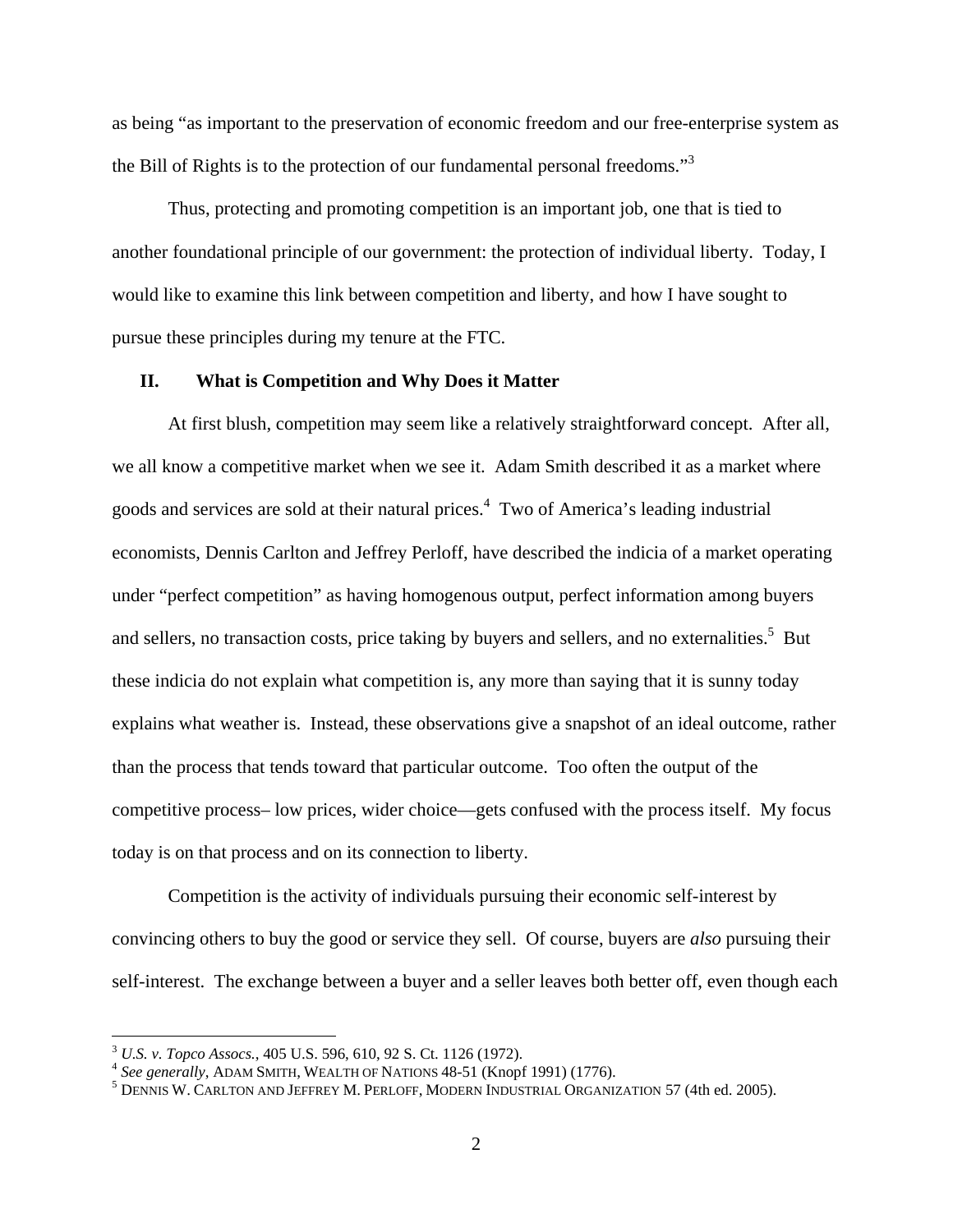has a central role as the agent of change who prods and pulls the markets in new directions."<sup>8</sup> is pursuing their own interest. As Adam Smith explained, "It is not from the benevolence of the butcher, the brewer, or the baker that we expect our dinner, but from their regard to their own interest."6 As Smith further explained, it is the vigorous pursuit of a person's individual interests that "naturally, or rather necessarily, leads him to prefer that employment which is most advantageous to the society."<sup>7</sup> Or as modern commentators have observed, "[T]he entrepreneur

I believe that, at its heart, competition is a product of an individual's liberty to pursue their desires. Many of you visiting New York for this conference likely have seen an image of the Statue of Liberty during your visit. That she stands amidst a great hub of commerce is only fitting.

Thanks to the liberty preserving protections of limited government and individual rights, we are free to pursue our self-interests, to pursue happiness as the founding fathers so eloquently stated.<sup>9</sup> Individuals exercising liberty in the pursuit of self-fulfillment and prosperity collectively gives rise to competition, which benefits everyone.

As Alexis de Tocqueville observed about America nearly two centuries ago, our society lacks a central philosophy, save one: "each American appeals only to the individual effort of his own understanding."10 Because of our self-reliance, de Tocqueville described our young nation as being one of near constant industry; where even the already rich, are "constantly haunted by the desire of obtaining wealth."<sup>11</sup> In trying to satisfy their self-interests, Americans "naturally

<u>.</u>

<sup>&</sup>lt;sup>6</sup> ADAM SMITH, WEALTH OF NATIONS 13 (Knopf 1991) (1776).<br><sup>7</sup> *Id.* at 397. 8 MATTUE IN DREED IN REFERSE APPLIED MA

<sup>&</sup>lt;sup>8</sup> MATTHEW D. MITCHELL AND PETER J. BOETTKE, APPLIED MAINLINE ECONOMICS 36 (2017).<br><sup>9</sup> *See generally,* THE DECLARATION OF INDEPENDENCE (U.S. 1776).<br><sup>10</sup> ALEXIS DE TOCQUEVILLE, DEMOCRACY IN AMERICA 143 (Penguin Putnam 200

<sup>&</sup>lt;sup>10</sup> ALEXIS DE TOCQUEVILLE, DEMOCRACY IN AMERICA 143 (Penguin Putnam 2001) (1835).<br><sup>11</sup> Id. at 214.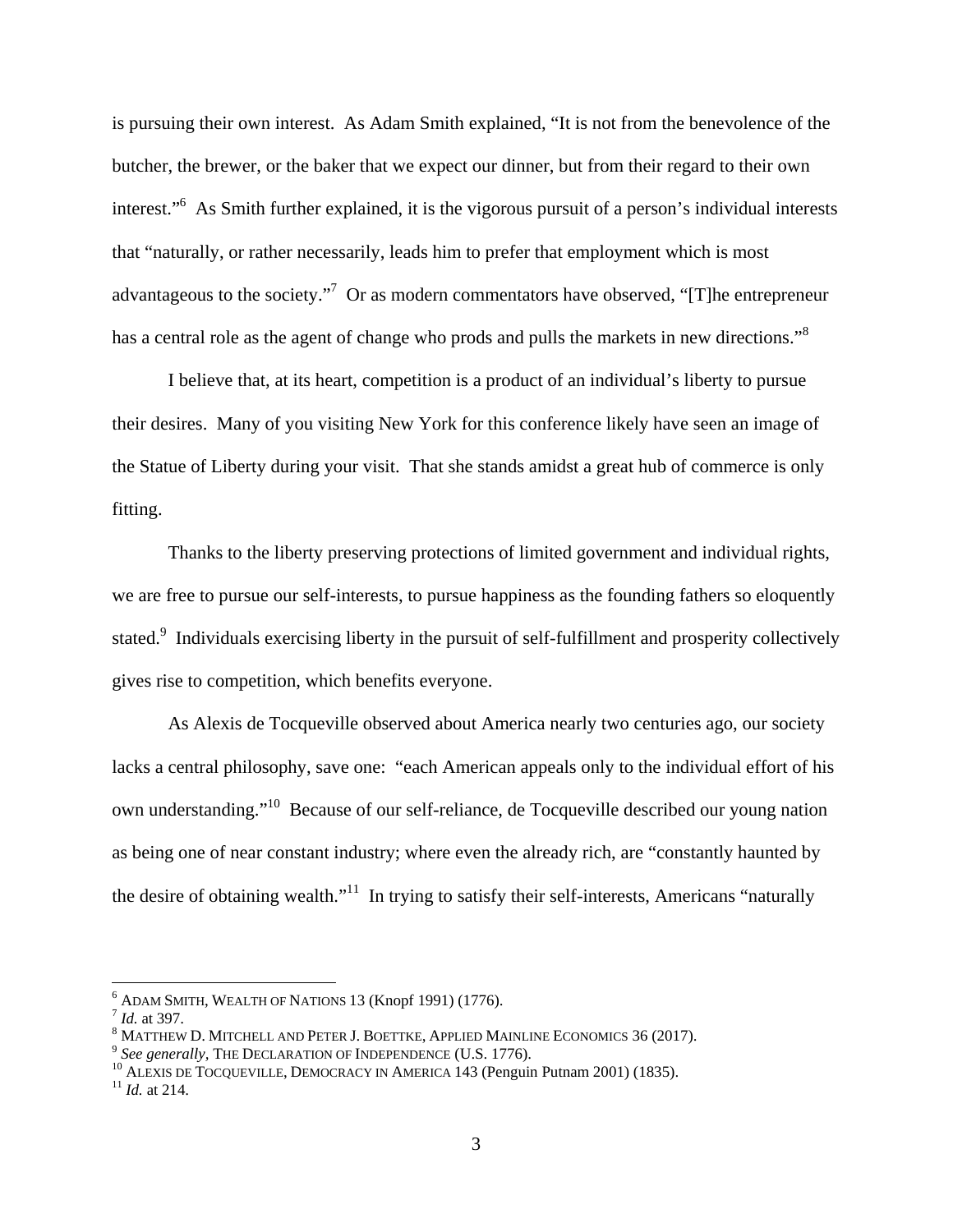efficient means of success."<sup>12</sup> turn their attention to trade and manufacturing, which appear to offer the readiest and most

welfare.<sup>13</sup> And while entrepreneurs pursue their own welfare maximizing endeavors, the "invisible hand" of the competitive market steers the producers in directions that maximize social

Once undertaken, competition takes on a dynamic that is neither stagnant nor stationary for any participant. The desire to sell more drives innovation, which drives competition. Once an entrepreneur develops a better mousetrap, someone is right there offering an even better one at a lower price. When someone comes along and invents a stronger carriage, the next entrepreneur invents the automobile.

Market competition should determine the winners and losers. Competition, like liberty, is not for the meek: it requires grit, determination, and stamina. Competition's creative destruction is a dynamic cycle that, while uncertain for the competitor, motivates the entrepreneur and gives rise to new inventions that benefit society overall.<sup>14</sup> Competition driven innovation resulted in smartphones, which displaced the once revolutionary cell phones, which displaced the once revolutionary land-lines. And competition driven innovation yields something that will one day displace the smartphone. It is a wonderful cycle.

## **III. What is the Role of Government in Protecting Competition?**

Notably, government planning did not create the smart phone nor the mass-produced automobile. Rather, as soon as Alexander Graham Bell called his assistant Watson with a

<sup>&</sup>lt;u>.</u> <sup>12</sup>*Id.*

<sup>13</sup>*See generally*, ADAM SMITH, WEALTH OF NATIONS (Knopf 1991) (1776). 14 *See* JOSEPH SCHUMPETER, CAPITALISM, SOCIALISM, AND DEMOCRACY 83 (3d ed. 1950).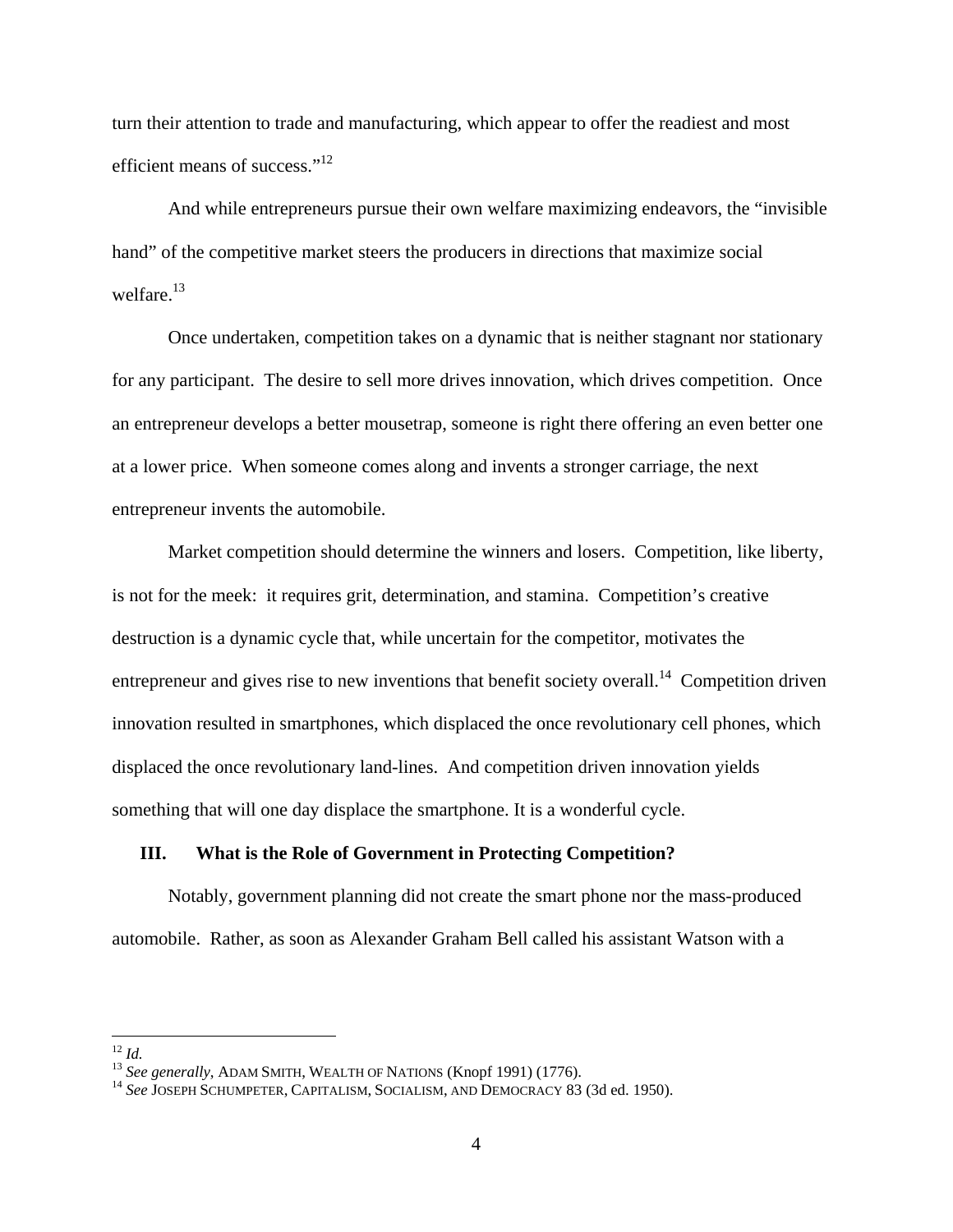request to come at once, and Henry Ford started rolling out mass-produced cars, the wheels of competition turned to get us where we are today.

market process.<sup>15</sup> Government does not create or drive competition. Government instead provides a framework in which competition can thrive. As Milton Friedman described, the purpose of government in the free economy is to do what markets cannot do. That is, serve as an umpire, create money, build roads and parks. The role of government is not to dictate outcomes of the

In a perfect world, there would be no need for government to involve itself with the marketplace. As James Madison explained in the Federalist Papers, "If men were angels, no government would be necessary."16 And because government is manmade, Madison went on to say, "If angels were to govern men, neither external nor internal controls on government would be necessary."<sup>17</sup> Consequently, Madison advocated for a government designed to restrain itself from trampling on liberty.

Returning to the role of a government antitrust agency, I agree with the description of our role as an umpire, making sure that the competitors fairly compete on the merits. We should not dictate outcomes, however, or even prevent one superior competitor from running up the score on the other. But we should make sure that the sides are not agreeing to shave points, prevent better players from playing, colluding, or combining teams to undermine the nature of the contest.

<u>.</u>

<sup>&</sup>lt;sup>15</sup> MILTON FRIEDMAN, CAPITALISM AND FREEDOM (1962).<br><sup>16</sup> THE FEDERALIST No. 51 (James Madison).<br><sup>17</sup> *Id*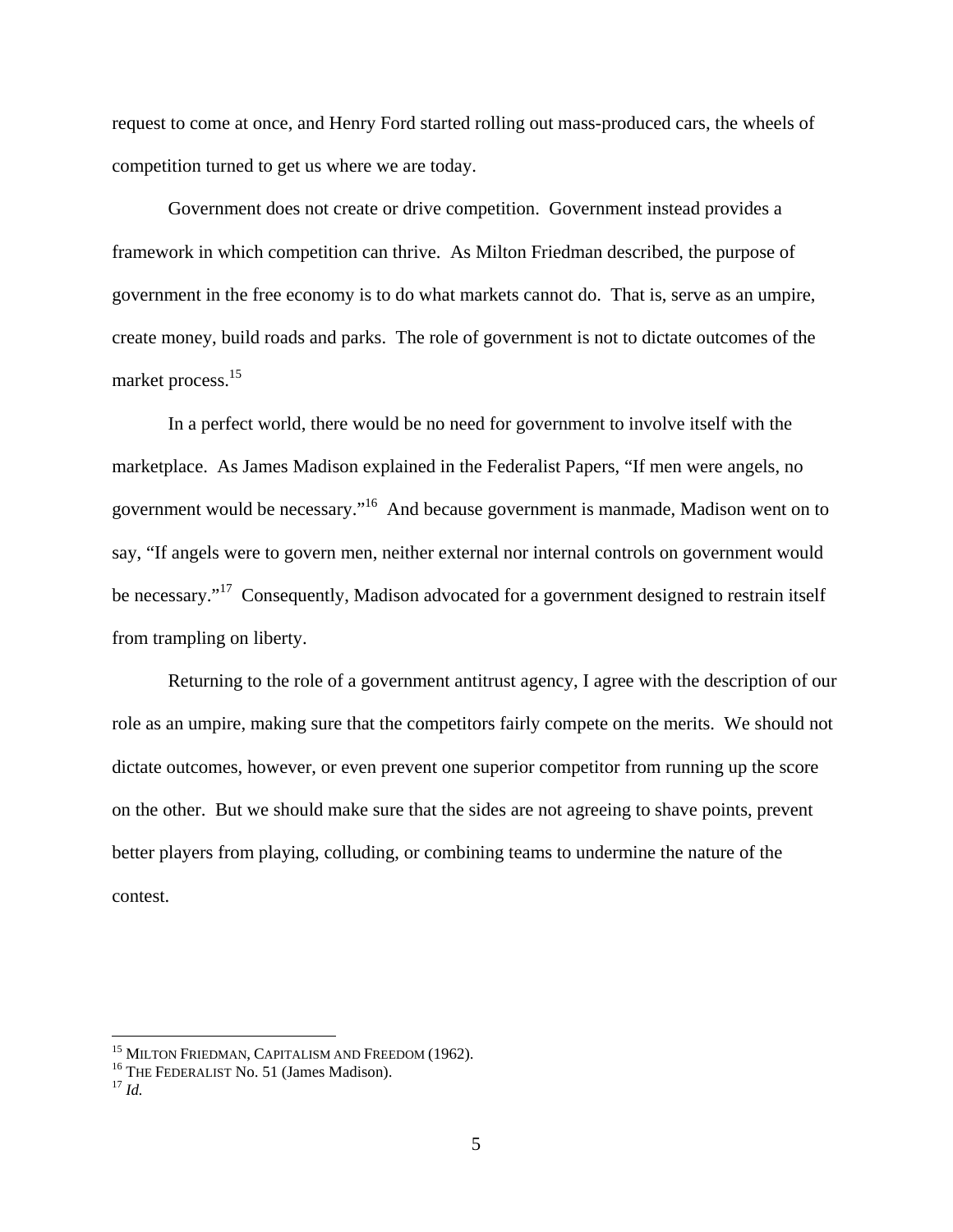## **IV. Principles in action.**

1

So what do these grand principles mean for an actual agency agenda? Here is how I have tried to put them into action:

My first major initiative as Acting Chairman was to establish a task force to advance economic liberty, with a particular focus on occupational licensing reform.<sup>18</sup> In the past 50 years, the U.S. has experienced a tremendous growth in occupational licensing, which has created barriers for low- and middle-income Americans seeking new job opportunities. This happens because of government overreach, or at the behest of incumbent market participants. I've spoken about what I call the "Brother, May I" problem.<sup>19</sup> That problem occurs when a competitor controls the market entry of others, often through some kind of regulatory permission.

I formed the Economic Liberty Task Force to help shine a spotlight on the harms of unnecessary or overreaching occupational licensing and to partner with state leaders and other stakeholders to try to remove and reform these regulations. The task force has done a lot in the last seven months. We've held one public roundtable session during which experts from across the country gathered in Washington to discuss ways to facilitate license portability—where a worker licensed in one state can practice in another state without having to obtain a new

<sup>18</sup>*See* Maureen K. Ohlhausen, Acting Chairman, Fed. Trade Comm'n, *Advancing Economic Liberty* (Feb. 23, 2017), https://www.ftc.gov/system/files/documents/public\_statements/1098513/ohlhausen\_-

\_advancing\_economic\_liberty\_2-23-17.pdf; FTC Press Release, "FTC Launches New Website Dedicated to Economic Liberty," Mar. 16, 2017, https://www.ftc.gov/news-events/press-releases/2017/03/ftc-launches-newwebsite-dedicated-economic-liberty.

 *Market Entry*, 4 J. ANTITRUST ENFORCEMENT 111 (2015), <sup>19</sup>*See* Maureen K. Ohlhausen & Gregory P. Luib, *Brother, May I?: The Challenge of Competitor Control over* 

https://www.ftc.gov/system/files/documents/public\_statements/801861/150917brothermayi.pdf.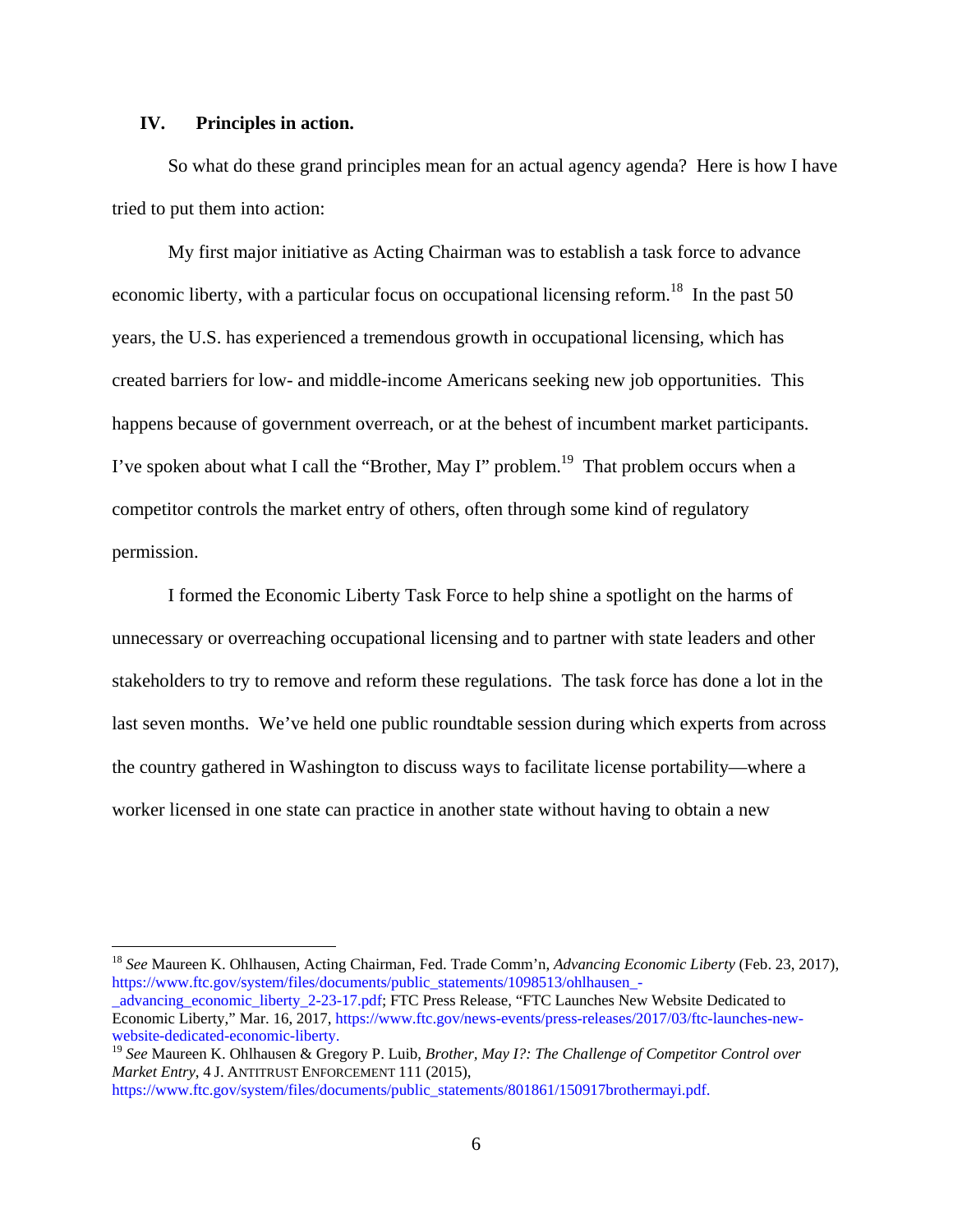license.<sup>20</sup> We announced this week a second public roundtable for November 7th to discuss empirical evidence of the effects occupational licensing has on consumers and workers.<sup>21</sup> We've created a centralized resource at ftc.gov/econliberty, for licensing reform efforts. We've drawn significant media attention to the problem and its harmful effects on middle- and low-income Americans and military families. And we've received a terrific response from a coalition of the willing—legislators and governors and other citizens who want to bring jobs and talent to their states and cities. Furthermore, the task force has held dozens of informational meetings with outside parties to learn about the extent of the problem and potential solutions. I also testified on this topic before the House of Representatives just a few days ago. $^{22}$ 

Along with the Task Force, the FTC's long-standing competition advocacy program continues to do yeoman's work in highlighting the potential anticompetitive effects of occupational licensing and other government restraints on competition. One example is an advocacy letter FTC staff sent to Nebraska related to four proposed bills designed to reduce or eliminate certain occupational licensing requirements.<sup>23</sup> Our staff explained the competitive benefits of loosening unnecessary and overbroad licensing restrictions, which include not only benefits to consumers of products and services offered by licensed professionals, but also to workers who have been kept out of those professions because of such restraints.

1

<sup>&</sup>lt;sup>20</sup> Fed. Trade Comm'n, Streamlining Licensing Across State Lines: Initiatives to Enhance Occupational License Portability, https://www.ftc.gov/news-events/events-calendar/2017/07/streamlining-licensing-across-state-linesinitiatives-enhance.

<sup>&</sup>lt;sup>21</sup> FTC Press Release, "FTC Announces Second Economic Liberty Public Roundtable," Sept. 11, 2017, https://www.ftc.gov/news-events/press-releases/2017/09/ftc-announces-second-economic-liberty-public-roundtable.

https://www.ftc.gov/news-events/press-releases/2017/09/ftc-announces-second-economic-liberty-public-roundtable.<br><sup>22</sup> See Prepared Statement of the Federal Trade Commission on Competition and Occupational Licensure, Hearing *Before the H. Comm. on the Judiciary, Subcomm. on Regulatory Reform, Commercial and Antitrust Law*, (Sept. 12, 2017), https://www.ftc.gov/public-statements/2017/09/prepared-statement-federal-trade-commission-competition-

<sup>&</sup>lt;sup>23</sup> FTC Staff Comments to the Nebraska State Senate Regarding A Number of Proposed Senate Bills That Would Loosen or Eliminate Certain Occupational Licensing Requirements In Nebraska, Mar. 2017, https://www.ftc.gov/policy/policy-actions/advocacy-filings/2017/03/ftc-staff-comments-nebraska-state-senateregarding.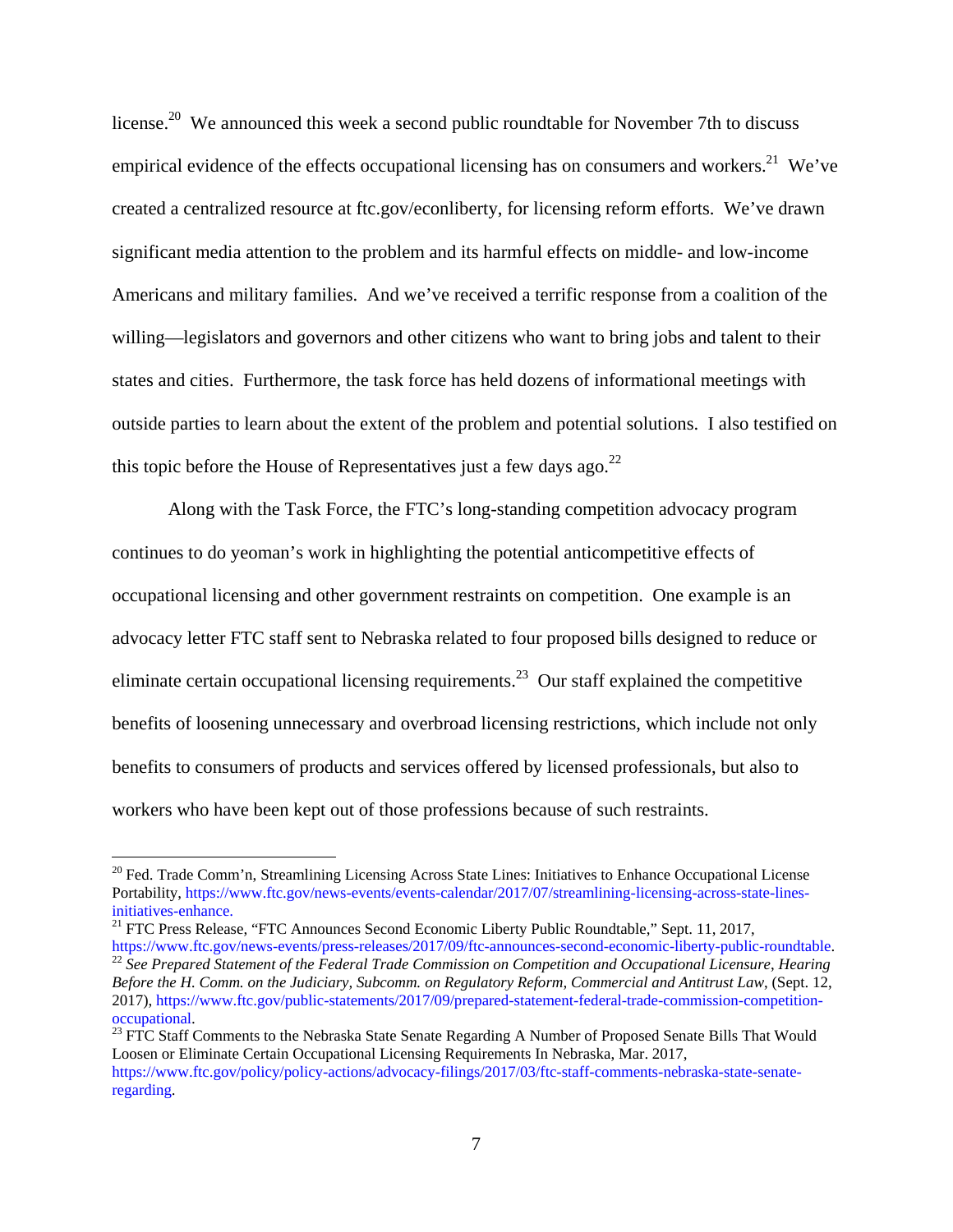We will continue speaking up for consumers through our competition advocacy program, and we're looking for additional ways to partner with interested policymakers to foster economic liberty.

Along with government-imposed restrictions, the abuse of government processes by private actors can also undermine competition. Although citizens have a First Amendment right to petition government, the Supreme Court has recognized that doing so, simply as a pretext to exclude rivals from the market, is not protected under the Constitution.<sup>24</sup> One example is the first case I brought as Acting Chairman. In our complaint, we charged that ViroPharma delayed generic competition to its branded prescription drug, Vancocin HCL Capsules, by allegedly waging a campaign of serial, repetitive, and unsupported filings with the FDA to delay the FDA's approval of a generic version.<sup>25</sup> ViroPharma made a total of 46 filings to the FDA, which is by far the most filings a firm has ever made to the FDA about a single drug product. We have alleged that this abuse of the FDA process caused generic entry to be delayed a number of years, costing consumers hundreds of millions of dollars.

dynamics suggested a substantial risk to competition if the deal was allowed proceed.<sup>26</sup> Of course, market concentration can also have a chilling effect on competition and merger review is a core responsibility for agencies charged with protecting competition. The FTC's recent challenge to the Draft Kings/FanDuel merger involved a situation where market

1

<sup>&</sup>lt;sup>24</sup> See E. R.R. Presidents' Conference v. Noerr Motor Freight, Inc., 365 U.S. 127 (1961), and *United Mine Workers* of America v. Pennington, 381 U.S. 657 (1965).

*of America v. Pennington*, 381 U.S. 657 (1965).<br><sup>25</sup> See FTC Press Release, "FTC Charges that Shire ViroPharma Inc. Abused Gov't Processes Through Serial, Sham Petitioning to Delay Generics and Maintain its Monopoly over Vancocin HCI Capsules," (Feb. 7, 2017), https://www.ftc.gov/news-events/press-releases/2017/02/ftc-charges-shire-viropharma-inc-abused-government-

<sup>&</sup>lt;sup>26</sup> See DraftKings, Inc. & FanDuel Ltd., F.T.C. Docket No. 9375 (2017), https://www.ftc.gov/enforcement/casesproceedings/161-0174/draft-kings-inc-fanduel-limited.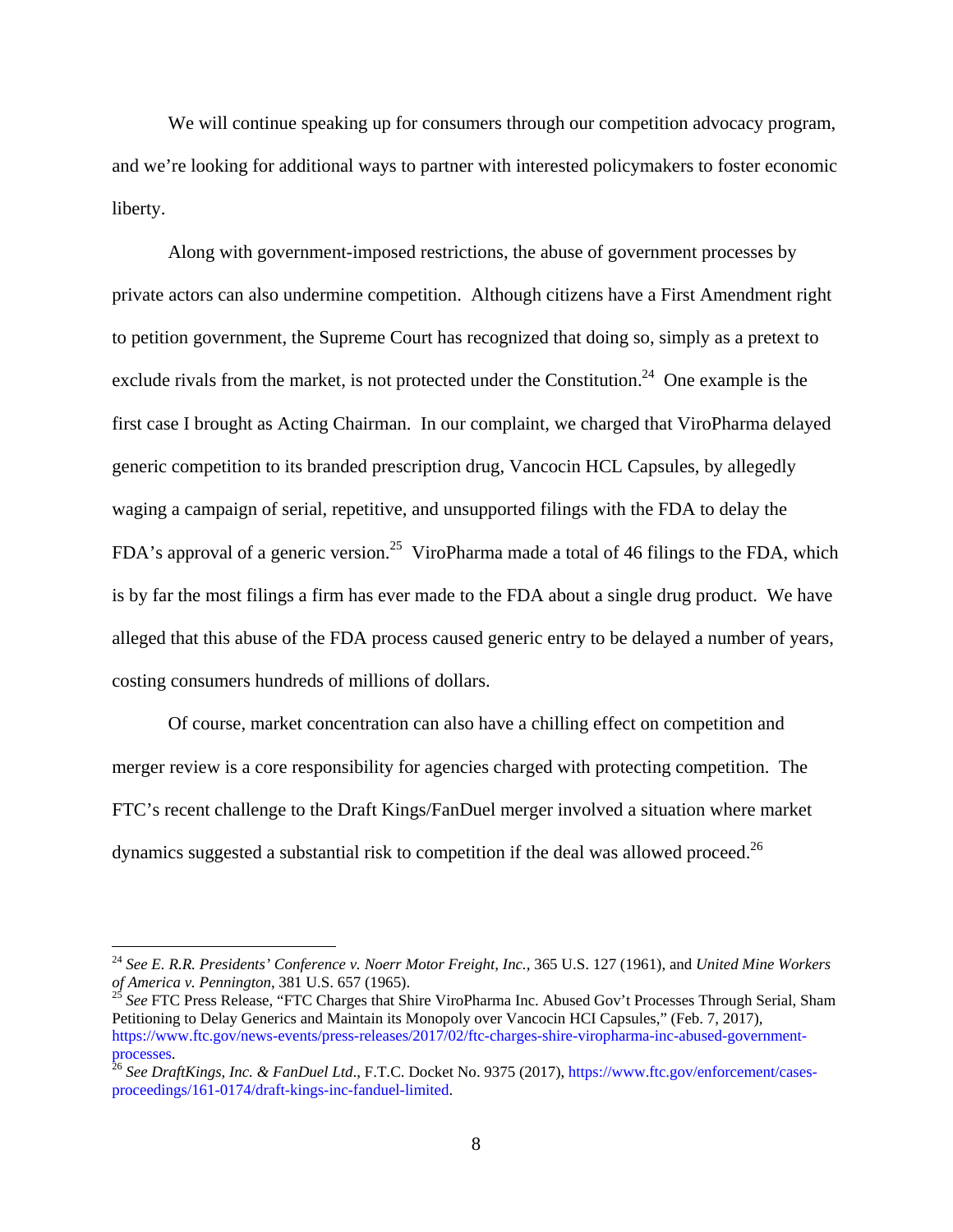Just to briefly sketch the facts, both companies operated online daily fantasy sports platforms, which allow users to potentially win money from each other based on their ability to assemble virtual sports teams composed of real athletes. These platforms were subject to various benefits of scale, including the fact that having more players allowed the operator to run larger contests with bigger prizes.

The parties made a number of arguments about market definition and the efficiencies that would flow from their combination. They particularly stressed that the product hadn't been around a long time, that it was a nascent industry, and that it was inappropriate to judge them by the same standards that applied to more established markets.

Our investigation showed that daily fantasy was indeed a distinct market, separate from "season-long" fantasy sports, which many friends or colleagues play socially. There was also abundant evidence of significant head-to-head competition between these two platforms, with competition directly benefitting consumers. It was also clear to us that no other provider could replace the quality and strength of the competition that these two firms provided to each other. In addition, the regulatory obstacles and the importance of scale that our investigation identified strongly suggested that successful, further entry into this market was unlikely. At the end of the day, what we were left with was, in effect, a 2-1 merger.

Like all antitrust matters, that case turned on its specific facts, though reasonable minds may differ on what those facts indicated about the likely future of competition in that market. But, on a broader point, it is a false dichotomy to suggest respect for the power and social utility of free markets must also lead competition enforcers to stand aside in situations where substantial consumer harm appears likely. Instead, it is the job of the antitrust enforcer to halt actions that would undermine the dynamic, growing process of competition. Likewise, it is the

9